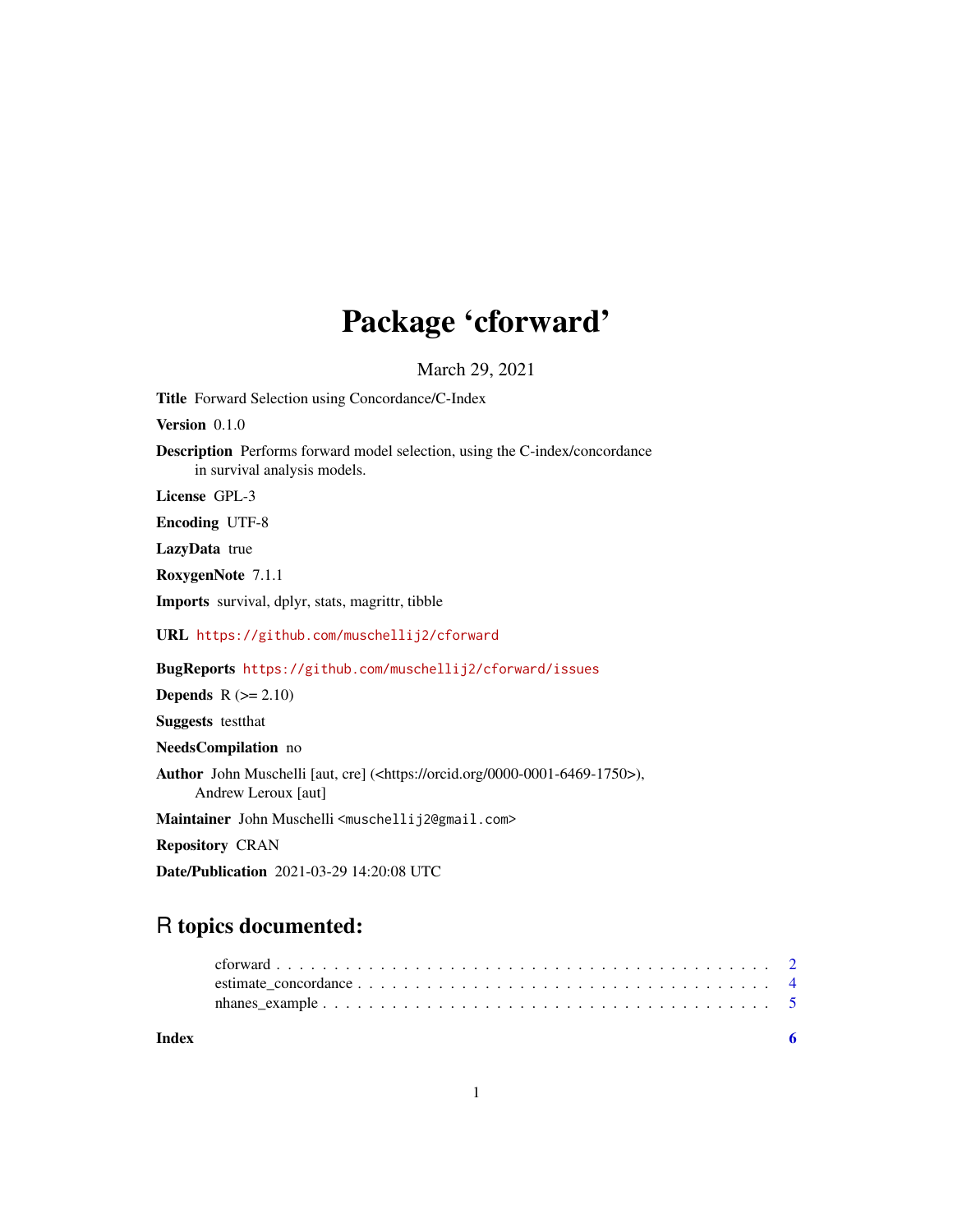<span id="page-1-0"></span>

#### Description

Forward Selection Based on C-Index/Concordance

#### Usage

```
cforward(
  data,
  event_time = "event_time_years",
  event_status = "mortstat",
 weight_column = "WTMEC4YR_norm",
  variables = NULL,
  included_variables = NULL,
  n_folds = 10,
  seed = 1989,max_model_size = 50,
  c_threshold = NULL,
  verbose = TRUE,
  cfit_{args} = list(),
  save_memory = FALSE,
  ...
)
cforward_one(
  data,
  event_time = "event_time_years",
  event_status = "mortstat",
 weight_column = "WTMEC4YR_norm",
  variables,
  included_variables = NULL,
  verbose = TRUE,
  cfit_{args} = list(),
  save_memory = FALSE,
  ...
\mathcal{L}
```

```
make_folds(data, event_status = "mortstat", n_folds = 10, verbose = TRUE)
```
#### Arguments

| data         | A data set to perform model selection and cross-validation.    |
|--------------|----------------------------------------------------------------|
| event time   | Character vector of length 1 with event times, passed to Surv  |
| event status | Character vector of length 1 with event status, passed to Surv |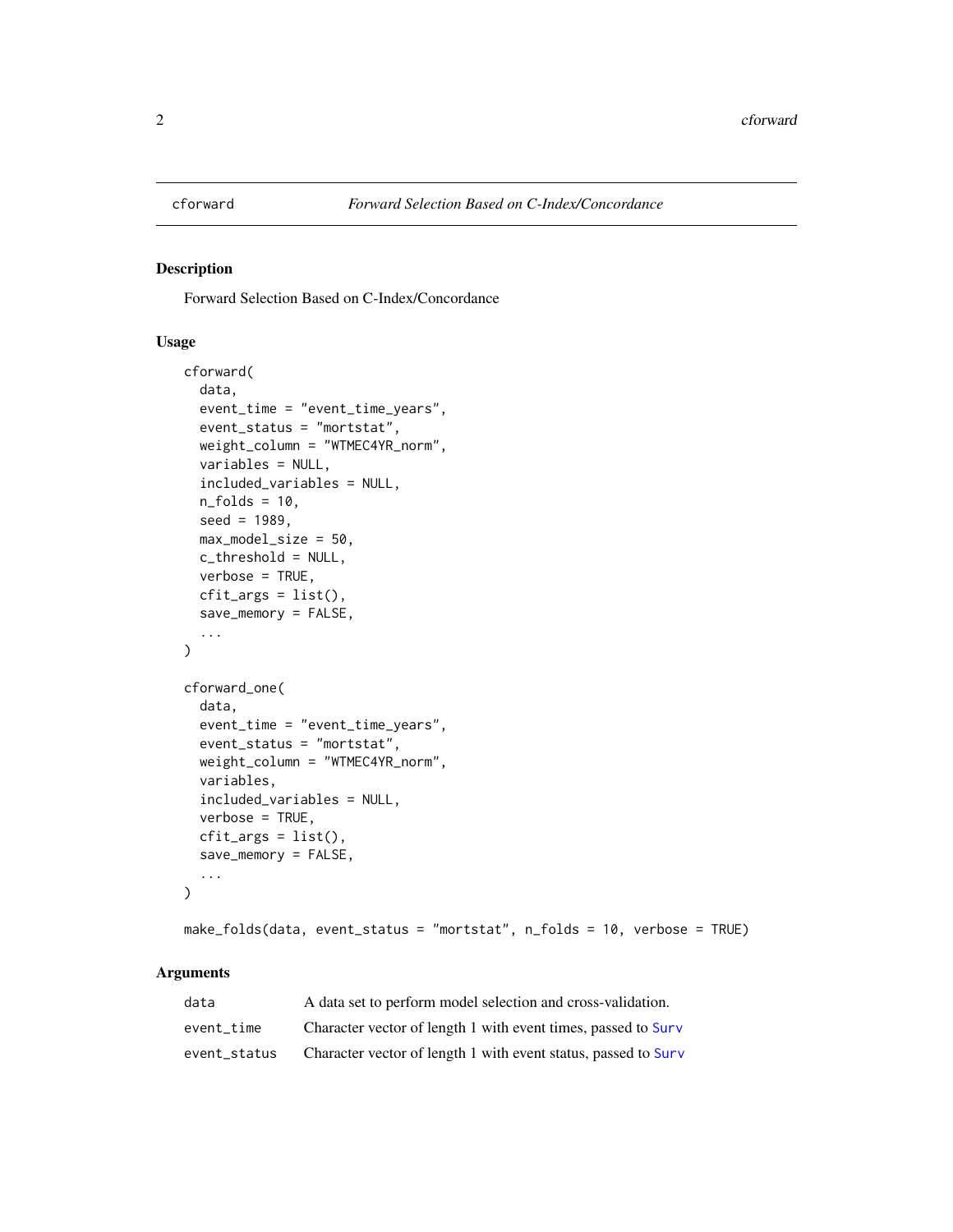#### <span id="page-2-0"></span>cforward 3

| Character vector of length 1 with weights for model. If no weights are available,<br>set to NULL                                                                                           |
|--------------------------------------------------------------------------------------------------------------------------------------------------------------------------------------------|
| Character vector of variables to perform selection. Must be in data.                                                                                                                       |
| included_variables                                                                                                                                                                         |
| Character vector of variables forced to have in the model. Must be in data                                                                                                                 |
| Number of folds for Cross-validation. If you want to run on the full data, set to<br>1                                                                                                     |
| Seed set before folds are created.                                                                                                                                                         |
| max_model_size maximum number of variables in the model. Selection will stop if reached.<br>Note, this does not correspond to the number of coefficients, due to categorical<br>variables. |
| threshold for concordance. If the difference in the best concordance and this one<br>does not reach a certain threshold, break.                                                            |
| print diagnostic messages                                                                                                                                                                  |
| Arguments passed to concordance fit. If strata is to be passed, set strata_column<br>in this list.                                                                                         |
| save only a minimal amount of information, discard the fitted models                                                                                                                       |
| Additional arguments to pass to coxph                                                                                                                                                      |
|                                                                                                                                                                                            |

#### Value

A list of lists, with elements of:

full\_concordance Concordance when fit on the full data

models Cox model from full data set fit, stripped of large memory elements

cv\_concordance Cross-validated Concordance

included\_variables Variables included in the model, other than those being selection upon

#### Examples

```
variables = c("gender",
              "age_years_interview", "education_adult")
res = cforward(nhanes_example,
               event_time = "event_time_years",
               event_status = "mortstat",
               weight_column = "WTMEC4YR_norm",
               variables = variables,
               included_variables = NULL,
               n_folds = 5,
               c_{\text{threshold}} = 0.02,
               seed = 1989,
               max_model_size = 50,
               verbose = TRUE)
conc = sapply(res, '[[', "best_concordance")
```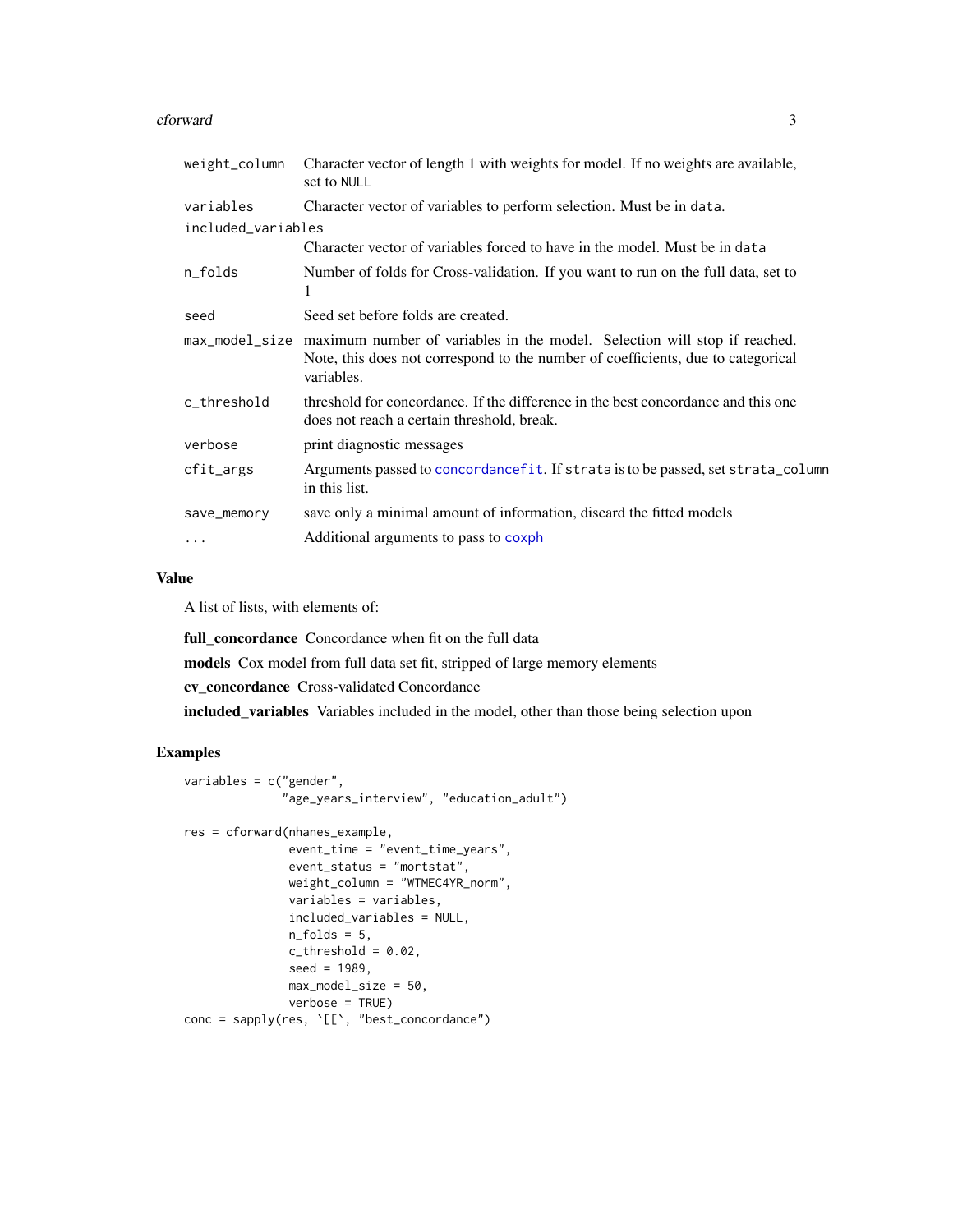```
res = cforward(nhanes_example,
               event_time = "event_time_years",
               event_status = "mortstat",
               weight_column = "WTMEC4YR_norm",
               variables = variables,
               included_variables = NULL,
               n_folds = 5,
               seed = 1989.
               max_model_size = 50,
               verbose = TRUE)
conc = sapply(res, '[[', "best_concordance")
threshold = 0.01included\_variables = names(conc)[c(1, diff(conc)) > threshold]new_variables = c("diabetes", "stroke")
second_level = cforward(nhanes_example,
               event_time = "event_time_years",
               event_status = "mortstat",
               weight_column = "WTMEC4YR_norm",
               variables = new_variables,
               included_variables = included_variables,
               n_folds = 5,
               seed = 1989,
               max_model_size = 50,
               verbose = TRUE)
second_conc = sapply(second_level, `[[`, "best_concordance")
result = second_level[[which.max(second_conc)]]
final_model = result$models[[which.max(result$cv_concordance)]]
```
estimate\_concordance *Estimate Out-of-Sample Concordance*

#### Description

Estimate Out-of-Sample Concordance

#### Usage

```
estimate_concordance(
  train,
  test = train,event_time = "event_time_years",
  event_status = "mortstat",
  weight_column = "WTMEC4YR_norm",
  all_variables = NULL,
  cfit_{args} = list(),
  ...
)
```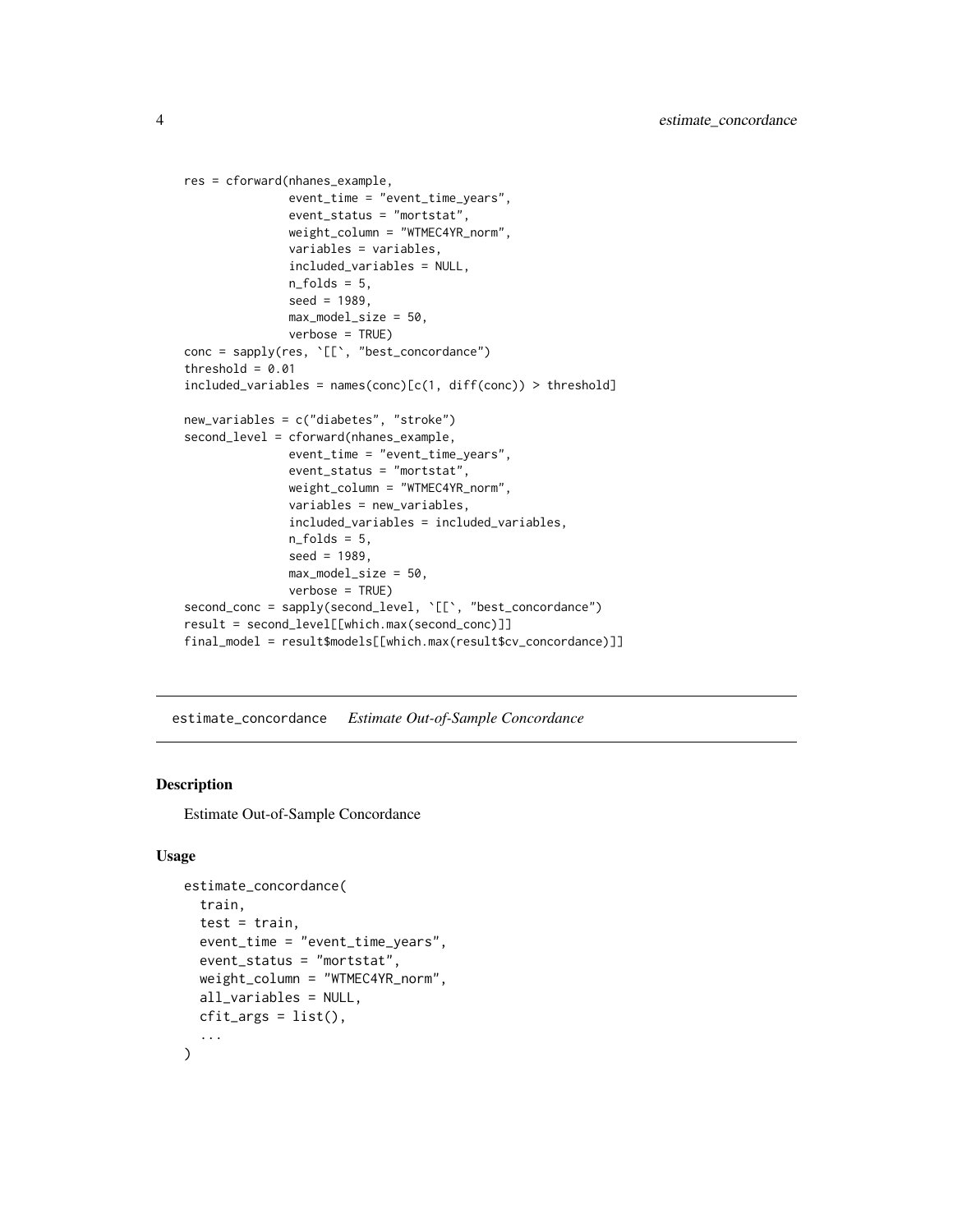#### <span id="page-4-0"></span>nhanes\_example 5

#### Arguments

| train         | A data set to perform model training.                                                                         |
|---------------|---------------------------------------------------------------------------------------------------------------|
| test          | A data set to estimate concordance, from fit model with train. Set to train if<br>estimating on the same data |
| event_time    | Character vector of length 1 with event times, passed to Surv                                                 |
| event_status  | Character vector of length 1 with event status, passed to Surv                                                |
| weight_column | Character vector of length 1 with weights for model. If no weights are available,<br>set to NULL              |
| all_variables | Character vector of variables to put in the model. All must be in data.                                       |
| cfit_args     | Arguments passed to concordance fit. If strata is to be passed, set strata_column<br>in this list.            |
| $\cdots$      | Additional arguments to pass to coxph                                                                         |

#### Value

A list of concordance and the model fit with the training data

| nhanes_example | Example Data from National Health and Nutrition Examination Sur- |
|----------------|------------------------------------------------------------------|
|                | vey ('NHANES')                                                   |

#### Description

Example Data from National Health and Nutrition Examination Survey ('NHANES')

#### Usage

nhanes\_example

#### Format

A data.frame with 7 columns, which are:

SEQN ID of participant

mortstat mortality status, 1-died, 0 - censored

event\_time\_years time observed

WTMEC4YR\_norm weights normalized for survey

gender gender

age\_years\_interview age in years at interview

education\_adult educational status